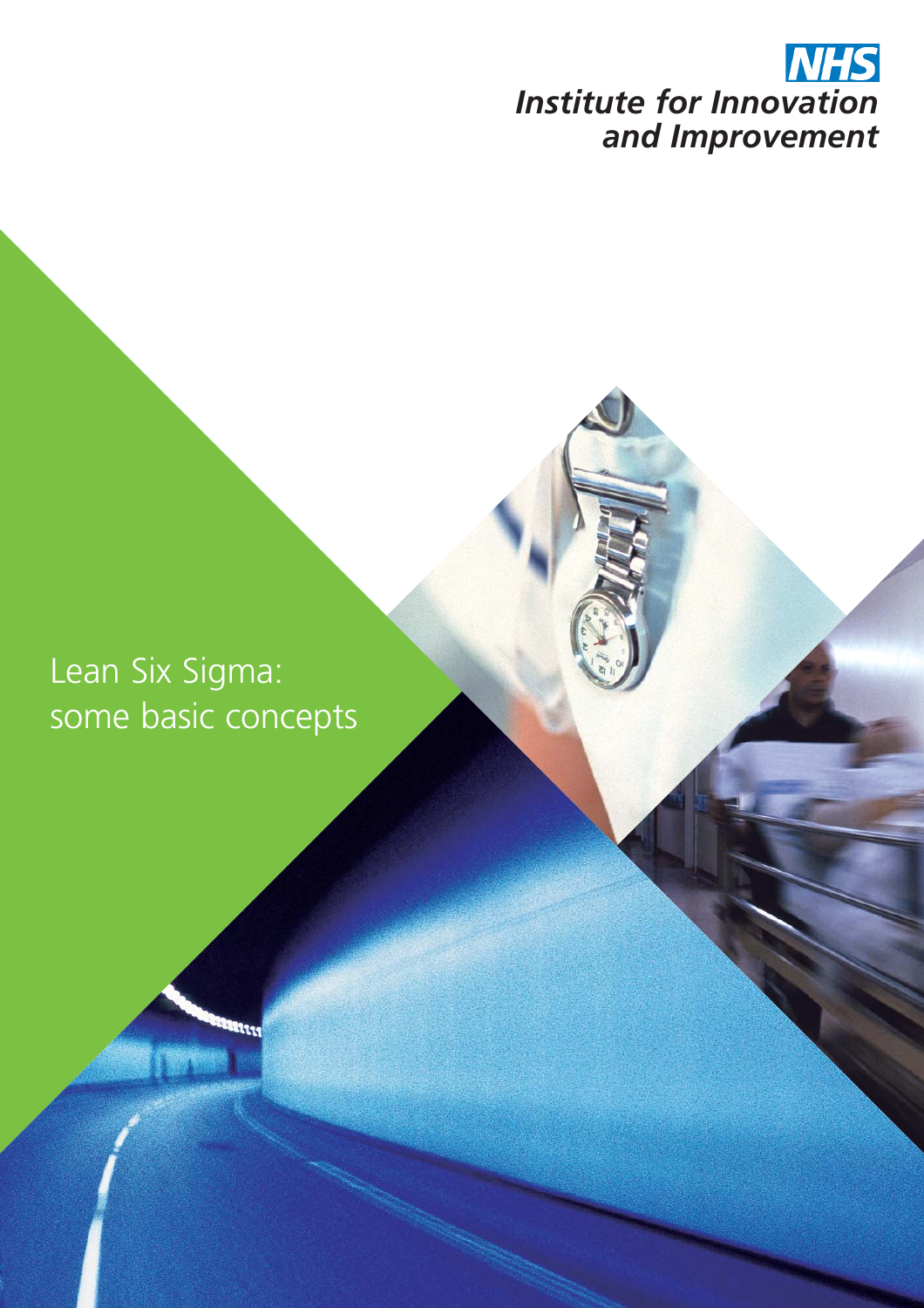## Introduction

### By Helen Bevan, Neil Westwood, Richard Crowe, Michael O'Connor.

The English National Health Service (NHS) is the largest healthcare system in the world. Its annual budget is more than £70 billion and it employs 1.3 million staff. Last year, there were 325 million patient consultations with primary care physicians and nurses. More than 13 million people attended a first specialty appointment in hospital and 14 million people attended the Accident and Emergency department (Chief Executive's report to the NHS, 2005).

The NHS is in the middle of a 10 year programme of transformational change. The aim is to provide a health and healthcare service that meets the life-long needs of the citizens of England. Ambitious goals have been set to reduce the burden of disease and improve outcomes of care: to reduce hospital admissions by supporting people with long term conditions in managing their own care and by providing preventative, community-based services; to improve clinical quality and safety; to improve access to care, remove health inequalities and eliminate delays.

This mission requires multiple improvement strategies on multiple fronts. On one level, it requires nothing less than fundamental redesign of the healthcare system. At another level, it needs on-going incremental improvement of existing services. We have tested and utilised a wide range of improvement strategies in our quest to create faster, more effective change. This has included Lean and Six Sigma, both of which have delivered promising results, particularly when combined with other tools and techniques. Pioneers are undertaking early testing of the approach. Our latest endeavour involves the integration of the two into an approach we have labelled 'Lean Six Sigma for healthcare'. This paper sets out some of the principles underpinning the approach.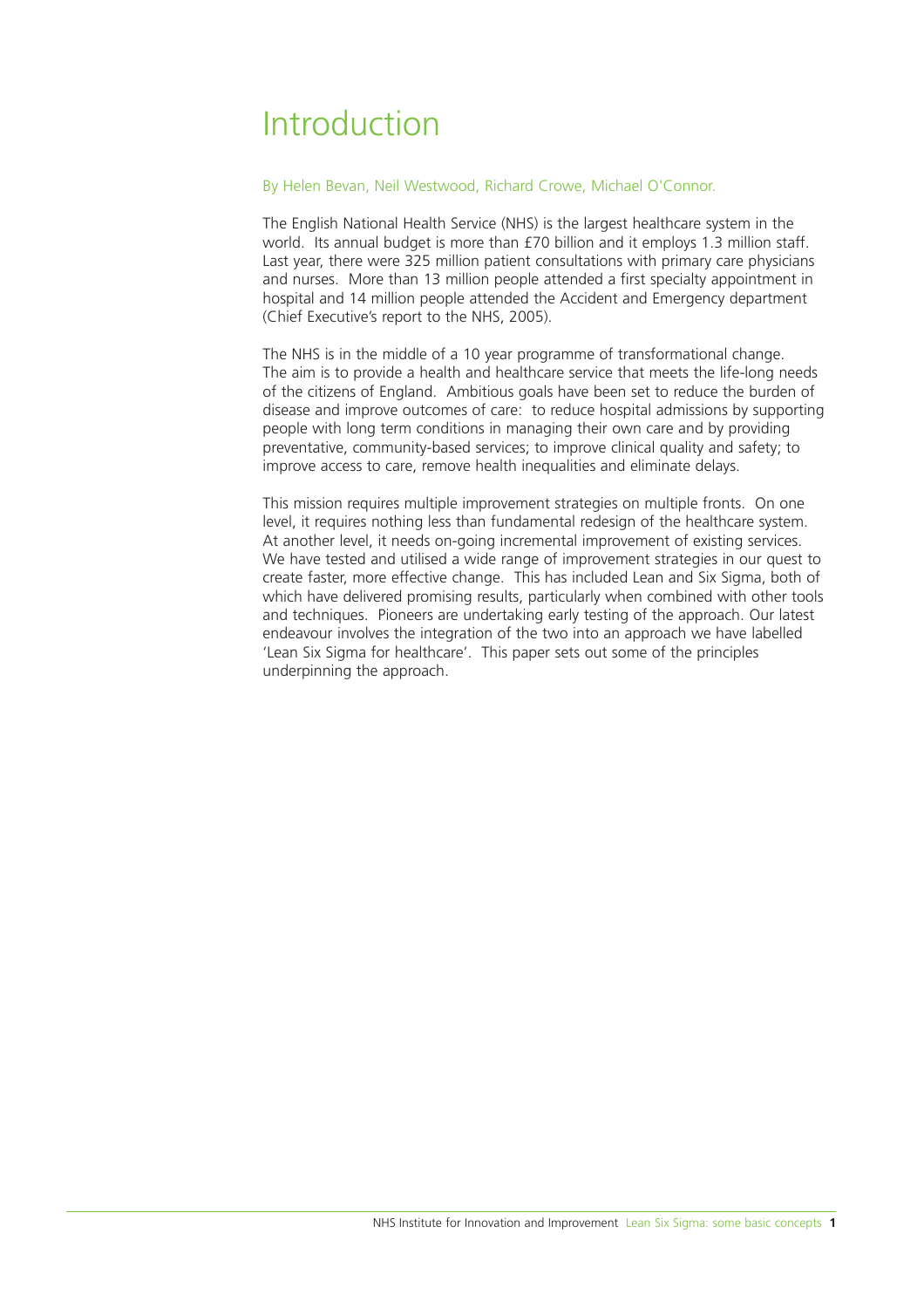## Lean Six Sigma – an overview

Lean is an approach that seeks to improve flow in the value stream and eliminate waste. It's about doing things quickly.

Six Sigma uses a powerful framework (DMAIC) and statistical tools to uncover root causes to understand and reduce variation. It's about doing things right (defect free).

A combination of both provides an over-arching improvement philosophy that incorporates powerful data-driven tools to solve problems and create rapid transformational improvement at lower cost.

The key is to find the optimal combination of both approaches. For example, adopting the Lean idea of focusing on what adds value and then using Six Sigma tools to help understand and reduce variation, when the value stream is agreed.

This figure below shows the roots of Lean and Six Sigma and how they are converging.



**Figure 1 History of Lean and Six Sigma**  adapted from LeanSigma.com

### **Discussion**

Globally, organisations from many industries, including healthcare are adopting a 'Lean Six Sigma' strategy. This is particularly true of organisations that previously focused on Six Sigma. General Electric, one of the pioneers of Six Sigma, is now incorporating a Lean Six Sigma approach to achieving rapid transformational change at lower cost.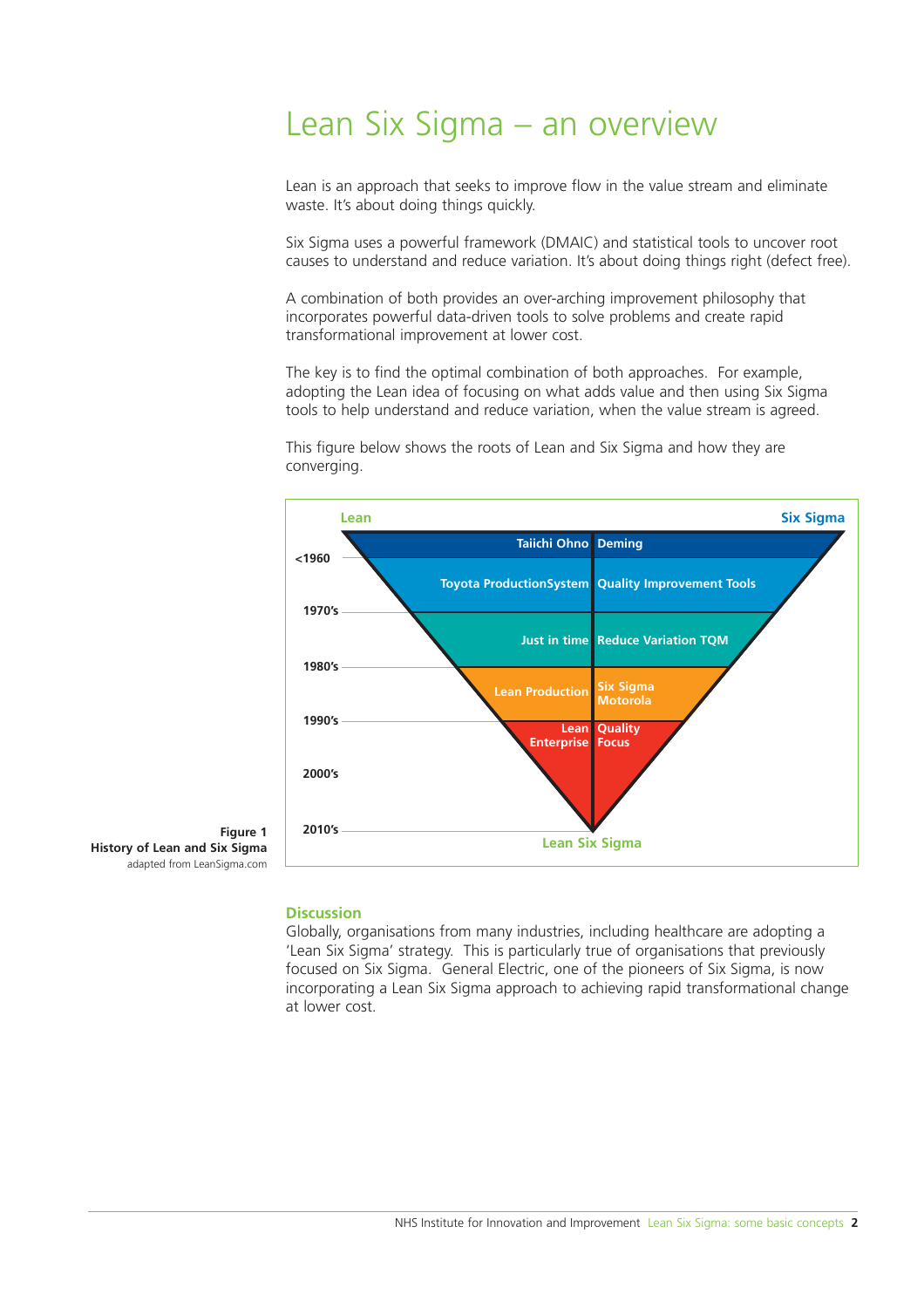# Introduction to Lean

Lean principles have been enhanced and developed by Toyota to create the Toyota Production System.

Toyota developed Lean in the 1950s based on the work of Frederick Taylor and W. Edwards Deming, both industrial engineers. (Note, Toyota does not refer to the word Lean, it uses the Toyota Production System. See Table 1.)

Stephen Spear's paper in Harvard Business Review (2005) says "If one asks the question, can the Toyota Production System be applied in healthcare? The quick answer is yes."

Industrial engineers invented both Lean techniques and the Six Sigma approach to process quality.

| 1980-90                                                                                                | 1990-mid 1990                                                                | Mid 1990-1999                                                                                                                                                                                                          | $2000+$                                                                                                                                                                |
|--------------------------------------------------------------------------------------------------------|------------------------------------------------------------------------------|------------------------------------------------------------------------------------------------------------------------------------------------------------------------------------------------------------------------|------------------------------------------------------------------------------------------------------------------------------------------------------------------------|
| <b>Cell and Line</b>                                                                                   | <b>Shop Floor</b>                                                            | <b>Value Stream</b>                                                                                                                                                                                                    | <b>Value System</b>                                                                                                                                                    |
| Highly prescriptive<br>tool-based approach,<br>disseminating the<br>tools used by Toyota<br>and others | Highly prescriptive<br>best practice<br>approach, with a<br>focus on quality | Lean principles<br>Value stream<br>mapping.<br>The concept of the<br>Lean Enterprise with<br>a focus on quality,<br>cost and delivery.<br>Concept of "one<br>best way" still<br>prominent - "what<br>would Toyota do?" | Contingency<br>involving customer<br>value, policy<br>deployment, size,<br>industry, technology<br>focusing on system-<br>level capability and<br>integrated processes |

**Table 1 Evolution of the Lean approach**  Boaden, 2005

> Lean is a strategic approach to change and improvement. Focusing just on the tools at an operational level and reducing costs, will not obtain the full benefits.

> Lean means *"using less to do more"* by *"determining the value of any given process by distinguishing value added steps from non value added and eliminating waste so that ultimately every step adds value to the process"* (Miller, 2005).

> It is relentlessly focused on the work and by definition the strategy becomes: focus on the work, learn from it and improve. That's your strategy. The strategy is simply to learn.

Not understanding Lean and applying tools in isolation leads it to be a cost-reduction exercise.

The main criticisms of Lean are summarised as (Hines et al., 2004):

- lack of consideration for human factors
- lack of strategic perspective (at least until recently)
- relative inability to cope with variability
- Lean means laving off people
- Lean is only for manufacturing
- Lean only works in certain environments but it is more than manufacturing process design (a strategic approach).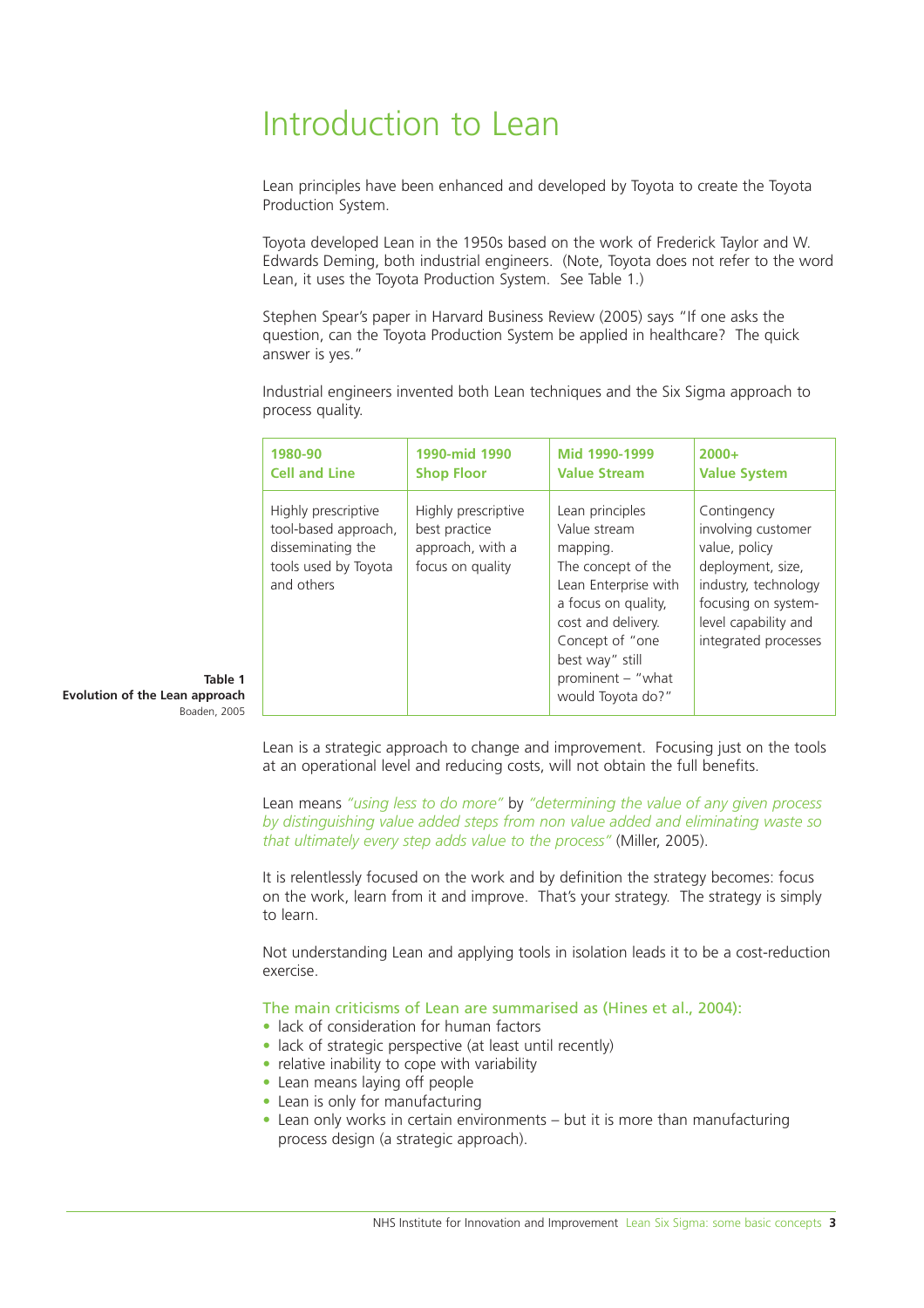## Introduction to Six Sigma

Six Sigma is a process improvement methodology developed at Motorola in the 1980's to reduce defects in its processes. Its goal was to achieve a level of performance equal to a defect rate of 3.4 defects per million opportunities – this is a virtually defect free environment i.e. Six Sigma performance.

Similarly, Motorola Inc. Six Sigma methodology emerged in the 1980s from Total Quality Management, a core element of industrial engineering.

The roots of Six Sigma as a measurement standard can be traced back to Carl Frederick Gauss (1777-1855) who introduced the concept of the normal curve. Six Sigma as a measurement standard in product variation can be traced back to the 1920's when Walter Shewhart showed that three sigma from the mean is the point where a process requires correction. Many measurement standards (Cpk, Zero Defects, etc.) later came on the scene, but credit for coining the term "Six Sigma" goes to a Motorola engineer named Bill Smith.

## The main criticisms of Six Sigma are summarised as (Hines et al., 2004):

- system interaction not considered uncoordinated projects
- processes improved independently
- lack of consideration for human factors
- significant infrastructure investment required
- over detailed and complicated for some tasks
- it is the new flavour of the month
- the goal of Six Sigma (3.4 defects per million opportunities) is absolute but this is not always an appropriate goal and does not need to be adhered to rigorously
- it is only about quality.

Lean and Six Sigma are process based improvement methodologies. Both were developed in manufacturing environments. Both have proven their effectiveness. Proponents of both can point to numerous, and dramatic success stories.

Current emerging trends are indicating that integrating the best elements of both methodologies could help healthcare deliver strategic and operational objectives.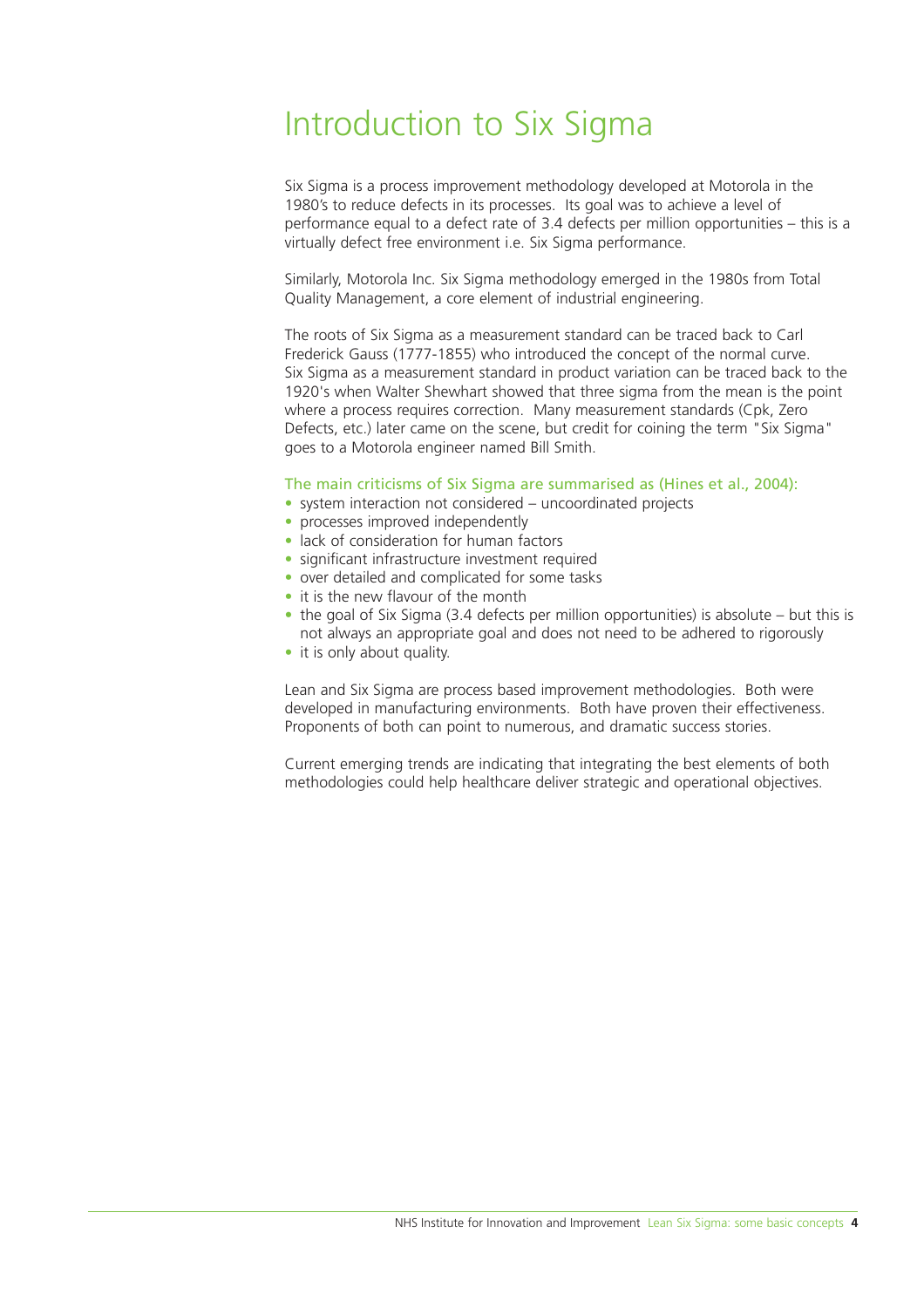## **Question: What are the advantages of integrating Lean and Six Sigma?**

**Answer:** Integrating Lean and Six Sigma creates a win win situation. The philosophy of Lean provides the strategy and creates the environment for improving flow and eliminating waste. Empowered staff are encouraged to continuously improve to create value adding opportunities that otherwise would not be identified. Six Sigma helps to quantify problems, makes evidence based decisions (this prevents wasting time on anecdotal evidence), helps to understand and reduce variation and identifies root causes of variation to find sustainable solutions. Furthermore, it quantifies the financial benefits and savings. This helps to focus efforts in the areas that offer the most potential for improvement.

A combination of both can provide the philosophy and the effective tools to solve problems and create rapid transformational improvement at lower cost. Potentially, this could increase productivity, improve quality, reduce costs, improve speed, create a safer environment for patients and staff and exceed customer expectations.



**Figure 2 Integrating the two improvement approaches**  Juran Institute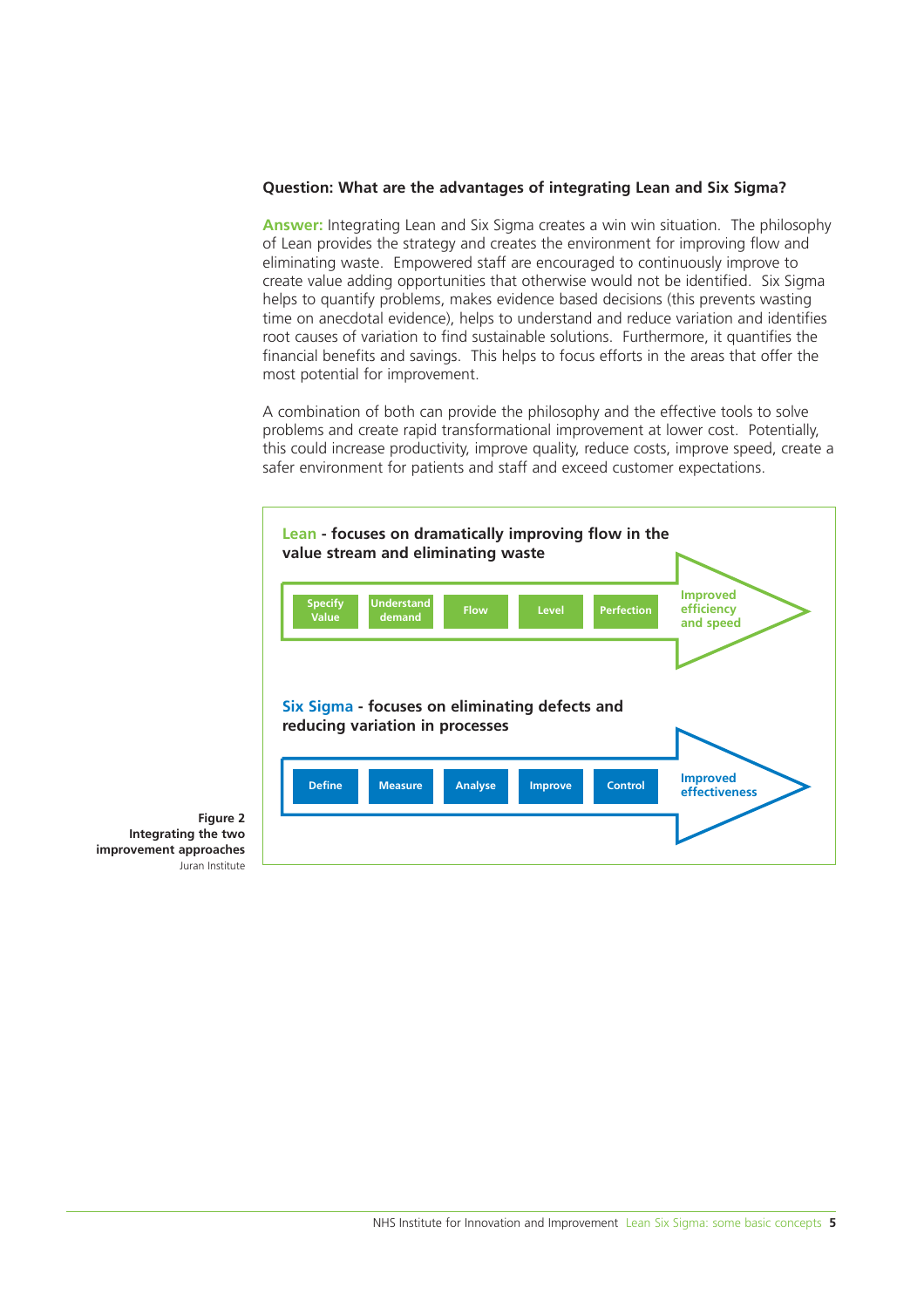### **Question: How are Lean and Six Sigma similar?**

**Answer:** Lean and Six Sigma are both customer-focused process improvement methodologies. They both follow the traditional quality improvement steps: 1. Identify the project

- a. Nominate projects
	- b. Evaluate projects
	-
	- c. Select a project
	- d. Ask: Is it quality improvement?
- 2. Establish the project
	- a. Prepare a statement of goals
	- b. Select a team
	- c. Verify the statement of goals
- 3. Diagnose the cause
	- a. Analyse symptoms
	- b. Confirm or modify statement of goals
	- c. Formulate theories
	- d. Test theories
	- e. Identify root cause(s)
- 4. Remedy the cause
	- a. Evaluate alternatives
	- b. Design remedies
	- c. Design controls
	- d. Design for culture
	- e. Prove effectiveness
	- f. Implement
- 5. Hold the gains
	- a. Design for effective quality controls
	- b. Foolproof the remedy
	- c. Audit the controls
- 6. Replicate results and nominate new projects
	- a. Replicate the project results
	- b. Nominate new projects

As we can see in Table 2, both Lean and Six Sigma uncover similar issues.

| Lean                                                                                                                                                                                                                                                                         | <b>Six Sigma</b>                                                                                                                                                             |
|------------------------------------------------------------------------------------------------------------------------------------------------------------------------------------------------------------------------------------------------------------------------------|------------------------------------------------------------------------------------------------------------------------------------------------------------------------------|
| Lack of customer focus<br>Lack of staff empowerment<br>Untidy, inefficient work spaces<br>Suboptimal maintenance practices<br>Lack of cross-training<br>Excess inventory<br>Lack of visible controls<br>Suboptimal processes<br>Time traps<br>Outdated processes and metrics | Lack of customer focus<br>Inadequate measurement systems<br>Suboptimal processes<br>Defect opportunities<br>Outdated processes and metrics<br>Lack of ownership of processes |

**Table 2 A comparison of common problems identified by Lean and Six Sigma**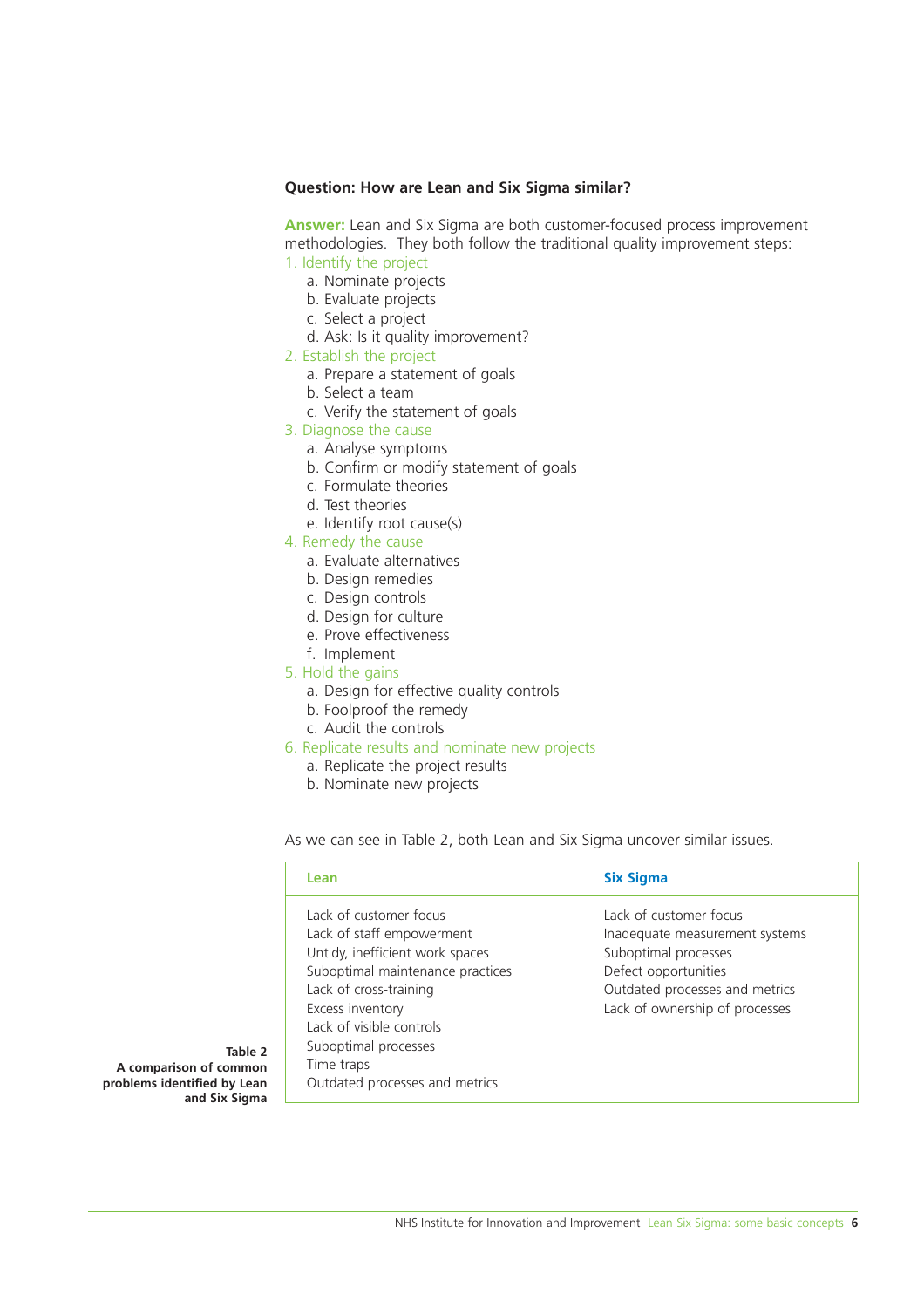## **Question: How are Lean and Six Sigma different?**

**Answer:** At one level, both Lean and Six Sigma are improvement methodologies. But as you investigate further, the contrasting aspects of the two approaches becomes apparent.

Lean is often seen as an efficiency approach which focuses on improving flow in the value stream and eliminating waste. It is more than this.

Lean is a philosophy, not simply an exercise in eliminating waste. Lean is much more than episodic Kaizen (rapid improvement) events, it is a continuous improvement approach.

It asks the question, "Why does this process exist at all? What is the value and the value stream?"

Six Sigma, by contrast, is often considered an effectiveness approach which focuses on the elimination of defects and reducing variation. It is seen as working best in an environment where there is variation. Six Sigma starts with "How can we improve this process?" It does not ask "Why does it exist at all?

Six Sigma is not just statistics, in its best incarnation; one integrates experience, historical, prospective, and data to make decisions. Six Sigma projects can last from hours to months, the methodology is not designed to tackle every problem in a set amount of time, but it is designed so projects do not take any longer than necessary.

| Lean needs Six Sigma because:                                                                               | Six Sigma needs Lean because:                                                               |
|-------------------------------------------------------------------------------------------------------------|---------------------------------------------------------------------------------------------|
| Lean does not explicitly prescribe the<br>project set up and roles needed to<br>achieve and sustain results | It identifies waste. Six Sigma sub-optimises<br>processes (Lean applies a systems approach) |
| It provides a set of tools to understand<br>problems and sources of variation                               | It improves process speed/cycle time                                                        |
| Lean does not recognise the impact of<br>variation                                                          | It includes methods for rapid action (Kaizen)                                               |
| Lean is not as strong in the measure and<br>analyse stages of DMAIC                                         | Six Sigma quality is approached faster if<br>lean eliminates non value-added steps          |

**Table 3 Why Lean and Six Sigma need each other**  (George, 2003)

> Nave (2002) has summarised the differences between the two approaches. See Table 4 – Six Sigma and Lean. Nave argues that it is the organisational culture that makes the difference about which method is appropriate and that many methods appear similar when their secondary effects are considered.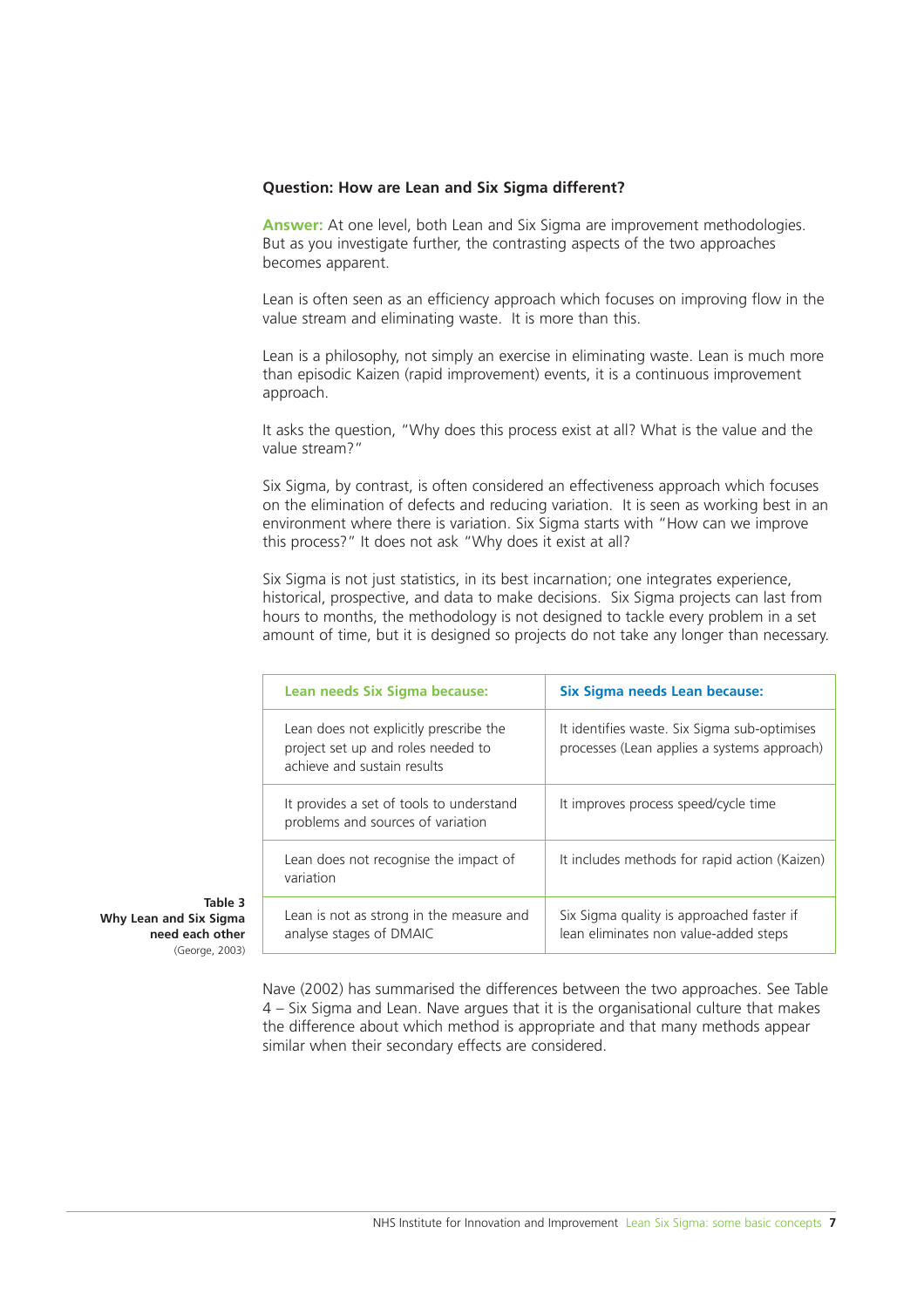| <b>Methodology</b>            | Lean                                                                                                            | <b>Six Sigma</b>                                                                                                             |
|-------------------------------|-----------------------------------------------------------------------------------------------------------------|------------------------------------------------------------------------------------------------------------------------------|
| <b>Theory</b>                 | Reduce waste                                                                                                    | Reduce variation                                                                                                             |
| <b>Application guidelines</b> | Identify value<br>Identify value stream<br>Flow<br>Pull<br>Perfection                                           | Define<br>Measure<br>Analyse<br>Improve<br>Control                                                                           |
| <b>Focus</b>                  | Flow                                                                                                            | Problem                                                                                                                      |
| <b>Assumptions</b>            | Waste removal will improve<br>performance.<br>Many small improvements are<br>better than systems analysis       | A problem exists<br>Figures and numbers are<br>valued. System output<br>improves if variation in all<br>processes is reduced |
| <b>Primary effect</b>         | Reduced flow time                                                                                               | Uniform process output                                                                                                       |
| <b>Secondary effects</b>      | Less variation<br>Uniform output<br>Less inventory<br>New accounting system<br>Flow metrics<br>Improved quality | Less waste<br>Fast throughput<br>Less inventory<br>Variation metrics<br>Improved quality                                     |
| <b>Criticisms</b>             | Statistical or system analysis<br>not valued                                                                    | System interaction not<br>considered<br>Processes improved<br>independently                                                  |

**Table 4 Six Sigma and Lean**

The two methodologies follow different approaches. See Table 5.

| Lean                                                                                | <b>Six Sigma</b>                               |
|-------------------------------------------------------------------------------------|------------------------------------------------|
| <b>Specify Value</b><br>What is important in the eyes of the<br>customer?           | Define<br>What is important?                   |
| Identify the Value Stream<br>What is the entire Value Stream?                       | Measure<br>How are we doing?                   |
| <b>Flow</b><br>How will the material and information flow<br>through our process?   | Analyse<br>What is wrong?                      |
| Pull<br>How can we let the customer pull products,<br>rather than pushing products? | Improve<br>What needs to be done?              |
| Perfect<br>How can we optimise our processes?                                       | Control<br>How do we sustain the improvements? |

#### **Table 5 A contrast of the commonly taught approaches to Lean and Six Sigma**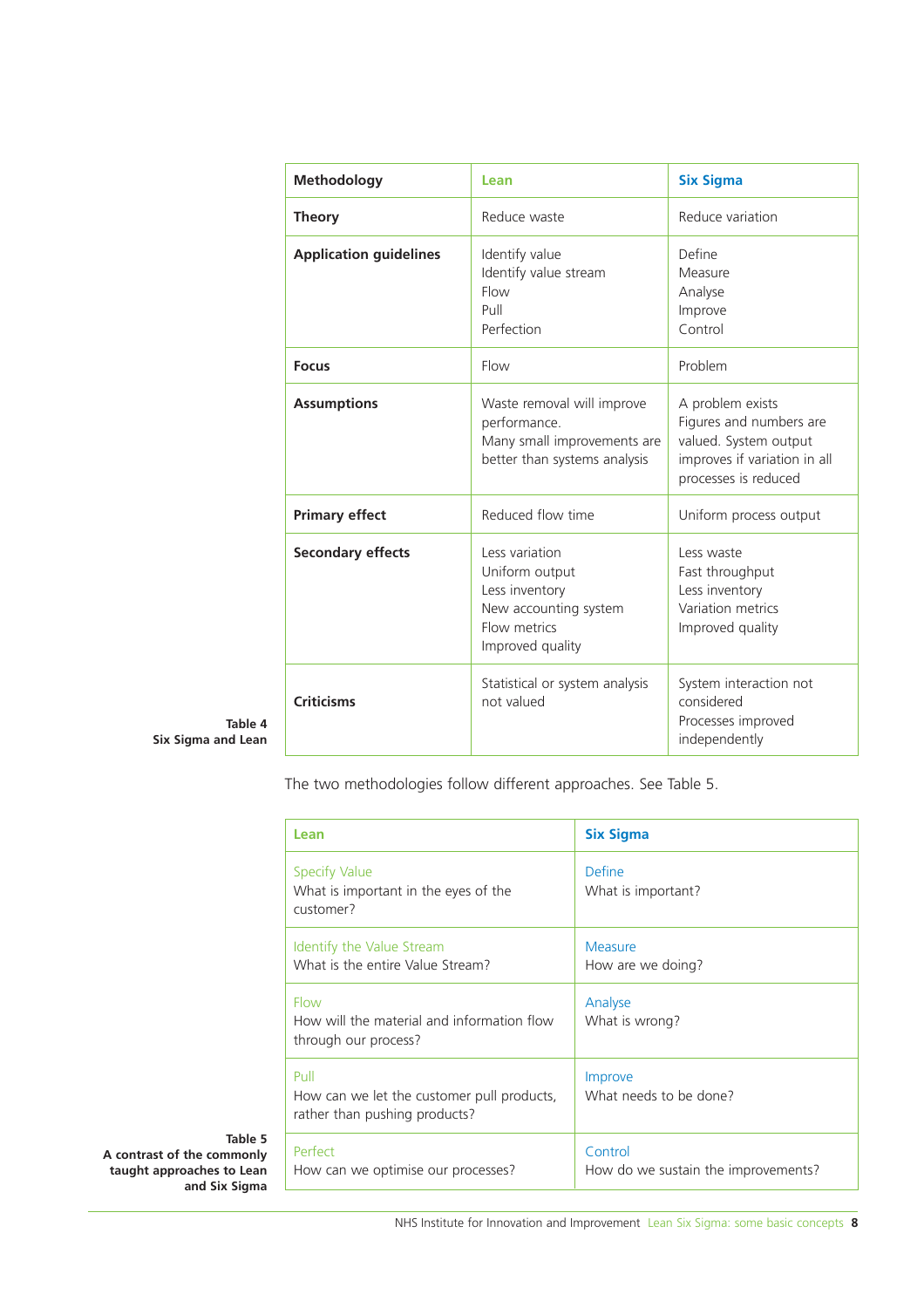While the intent of the two approaches is similar the tools they use are different. See Table 6.

| Area                  | Lean                                                                                                 | <b>Six Sigma</b>                                                                                                              |
|-----------------------|------------------------------------------------------------------------------------------------------|-------------------------------------------------------------------------------------------------------------------------------|
| Process mapping       | Value Stream Mapping                                                                                 | <b>SIPOC</b><br>Swim-lane diagrams<br>Detailed process maps                                                                   |
| Voice of the customer | Interviews                                                                                           | Interviews<br>CTQ trees                                                                                                       |
| Analysis              | 5 Whys<br>Statistical Process Control<br>(SPC)<br>Takt time<br>Overall Equipment Efficiency<br>(OEE) | Statistical Process Control<br>(SPC)<br>Process capability<br>Applied statistics<br>Cause and Effect diagram<br>Pareto Charts |
| Process improvement   | Process redesign<br>5S<br><b>TPM</b><br>Visual controls                                              | Process redesign                                                                                                              |

**Table 6 A comparison of the commonly used tools of Lean and Six Sigma**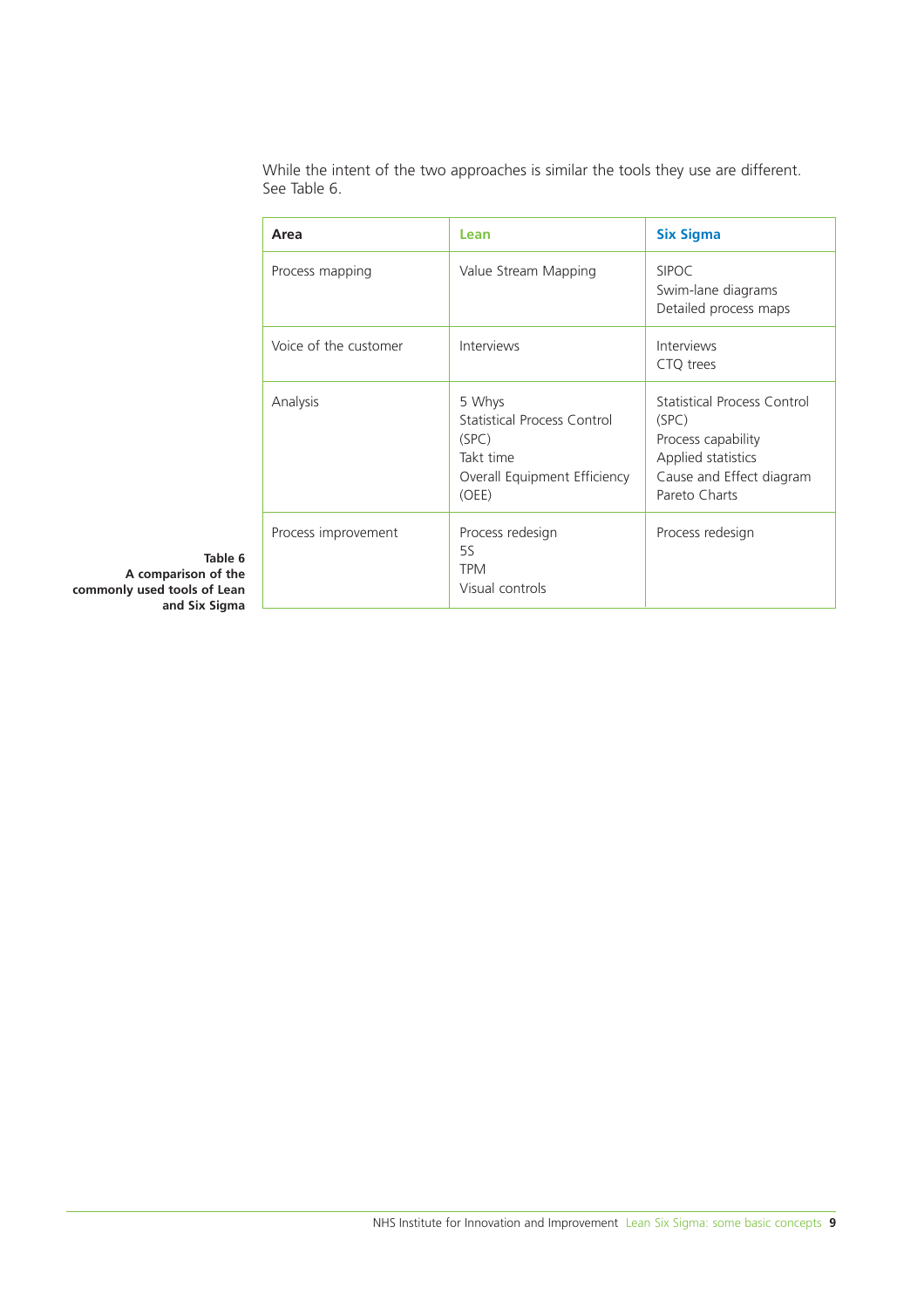## **Question: How are we integrating Lean and Six Sigma?**

**Answer:** We have found that using around 20% of the tools achieves 80% of the benefits. We do this by focusing on the vital few things that will save time and maximise the impact gained. In healthcare settings, we have started to identify what value our customers are demanding and we have identified core value streams in healthcare. We have used Six Sigma tools to help us understand and reduce variation.

The Lean Six Sigma approach we are starting to develop is:

The Work Process Methodology, which includes the following, is protected by © NHS Institute for Innovation and Improvement:

- 1. Understand and Reframe
- 2. Develop Concepts
- 3. Test and Learn
- 4. Design the Delivery

|                    | <b>Phase</b>           | <b>Tools</b>                                                                                                                                                                              | <b>Comments</b>                                                                                                                                                                                                                                                              |
|--------------------|------------------------|-------------------------------------------------------------------------------------------------------------------------------------------------------------------------------------------|------------------------------------------------------------------------------------------------------------------------------------------------------------------------------------------------------------------------------------------------------------------------------|
|                    | Understand and Reframe | Interview<br>Pareto charts<br>Project Charter<br>Voice of Customer<br>Fishbone<br><b>SPC</b><br>5 Why's<br><b>Measures</b><br>Value Stream Mapping                                        | Here we go to where the work<br>happens and interview staff and<br>management about the present<br>state of operations. Here we<br>look at the "as-is" processes<br>(observing and inquiring) and<br>associated data to understand<br>the nature and extent of the<br>issue. |
|                    | Develop Concepts       | Brainstorming<br>Affinity diagram<br>Six Thinking Hats<br>Pugh Matrix                                                                                                                     | Unlike traditional Six Sigma<br>projects we look for any and all<br>suggestions, not just<br>suggestions that impact one<br>dimension of the process. This<br>is done in an effort to engage<br>and empower staff while<br>identifying quick win<br>opportunities.           |
| Table 7<br>: Siama | Test and Learn         | Process redesign<br>55<br>Visual controls<br>Trystorming<br>Design of Experiments<br>Failure Mode Effect Analysis<br>Kaizan<br>Kanban<br>Visual Controls<br>PokeYoke<br>Rapid Prototyping | Perhaps this is the one step<br>where the integration of Lean<br>and Six Sigma into Lean Six<br>Sigma is the most helpful. Lean<br>Six Sigma offers us a<br>comprehensive toolbox from<br>which appropriate improvement<br>plans can be developed.                           |
|                    | Design the Delivery    | Policies and Procedures<br><b>Balanced Scorecards</b><br>Standardisation<br>Marketing<br><b>Communication Plans</b><br><b>Training Plans</b>                                              | By putting Balanced Scorecards<br>in place it ensures that key<br>metrics are scrutinised on a<br>regular basis and by having<br>metrics in place, it lays the<br>foundation for sustaining the<br>gains.                                                                    |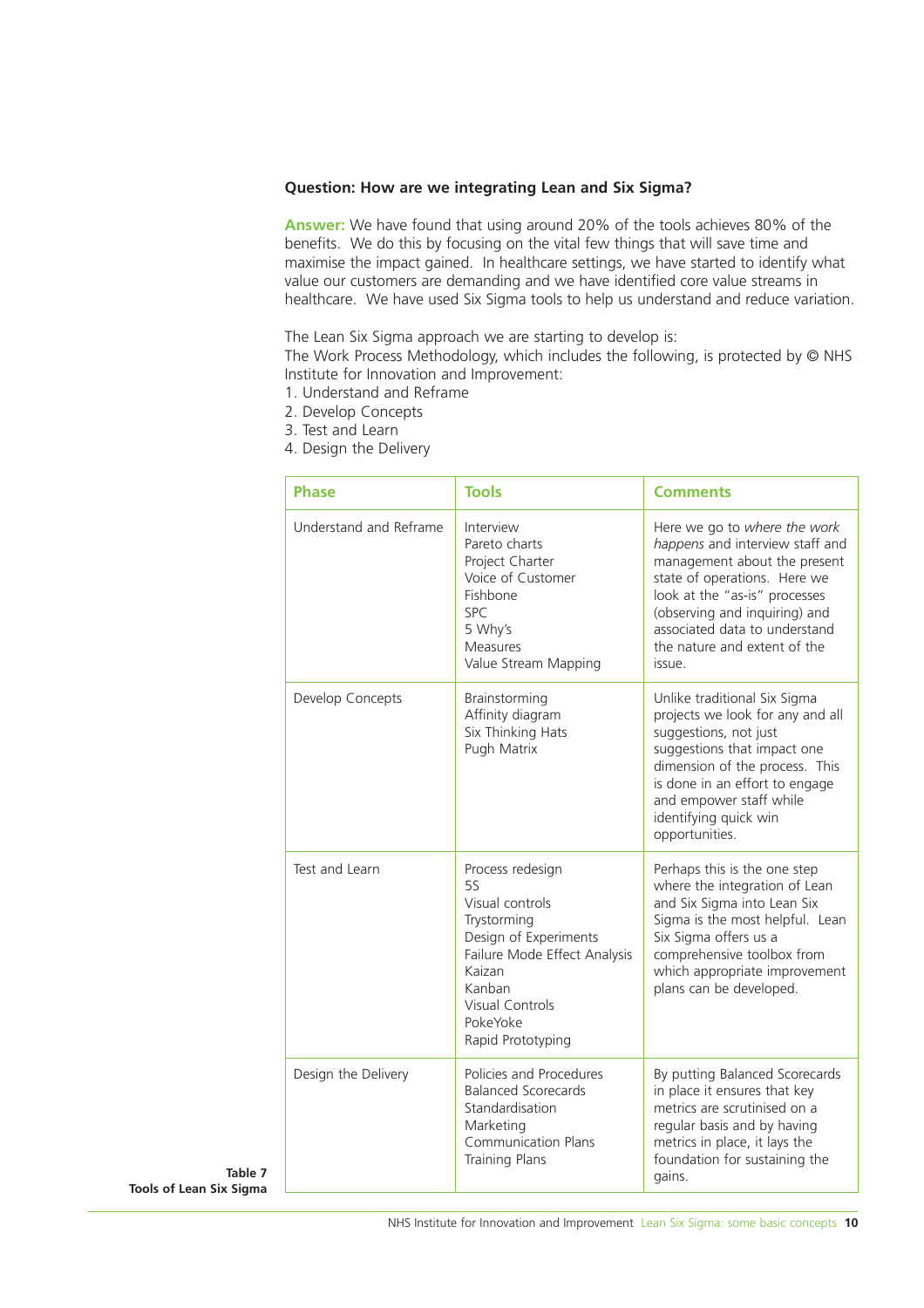## NHS Experience

Lean techniques, such as value stream mapping, have been used in the NHS since the mid 1990s, largely through episodic Kaizen events or by combining Lean tools with other improvement approaches. Increasingly in the NHS, Lean is being utilised on a much more systematic basis, with a number of healthcare organisations stepping up to focus on organisation-wide value systems to achieve their strategic goals.

The starting point for the Lean Six Sigma initiative was a Six Sigma pilot programme which was set up on a countrywide basis. The programme was externally evaluated. This demonstrated that Six Sigma has both strengths and limitations as an improvement methodology for healthcare. We have had a lot of discussions about the positioning of Six Sigma, either as a comprehensive business strategy, or a toolkit. We have reflected on whether Six Sigma has validity as a stand alone approach to improvement.

One of the key issues has been whether the basic premise of Six Sigma works in healthcare. That is, to what extent we can take an existing clinical process, apply a variety of analytical, measurement and improvement techniques and improve its sigma score to a level where the process is virtually "defect free"?

We analysed the sigma scores in the projects that were undertaken as part of our Six Sigma programmes. We identified the baseline sigma scores for projects on a range of clinical processes across the whole country. The mean baseline sigma score of the projects was 2.0 and the median sigma score 1.9. This means that the clinical processes were defective more than 30% of the time. The lowest sigma score was 0.4 which meant that the process was defective 86% of the time. We concluded that this range of baseline sigma scores challenges the Six Sigma proposition that we can take an existing process and improve it to make it defect free.

Our hypothesis, based on these, and other Six Sigma projects in healthcare, is that many clinical processes are intrinsically ineffective. The latest large study in US healthcare (McGlynn (2003), *The quality of healthcare delivered to adults in the United States* NEJM; 348) concluded that the "defect rate" in the technical quality of American healthcare is approximately 45%. We conclude that it is unlikely that we can systematically improve clinical processes to get a higher sigma score. We need to redesign the basic process first.

This experience was a main driver in our decision to combine Six Sigma with Lean production methods. This combined approach is gaining credence in manufacturing and service sectors globally. If we can use Lean methods to identify our value streams at a macro level, we increase the potential to design better basic processes that are more likely to benefit from Six Sigma. It is too early to synthesize the data on the outcomes of the Six Sigma projects. However, the early results that we have seen so far indicate that the teams have had success in improving sigma scores by one or two, but nowhere near a "defect free" level of performance. Lean Six Sigma gives us the opportunity to get the basic processes right (through Lean) then take the variation out of the process (Six Sigma).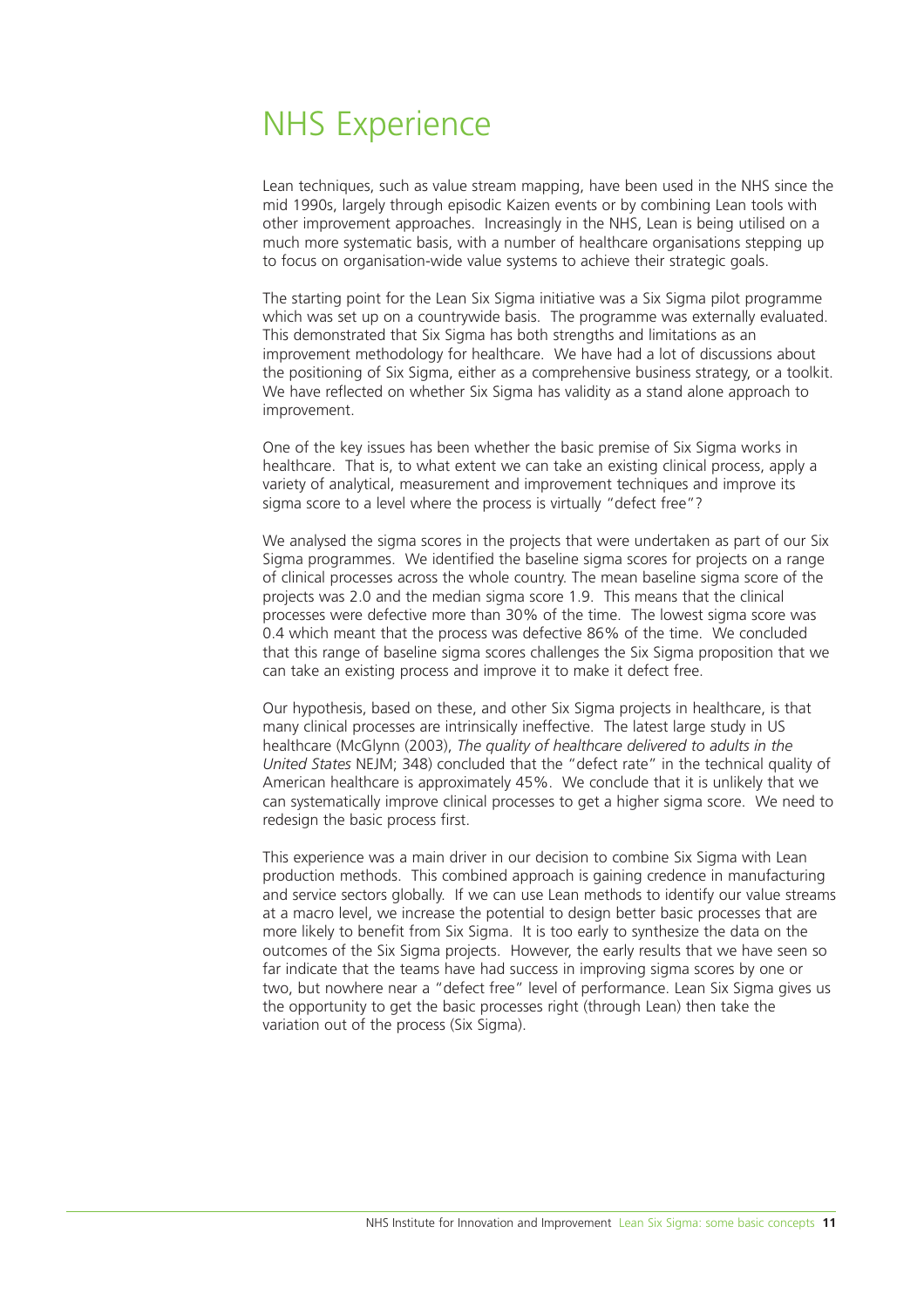### **Question: What are the lessons learned so far?**

#### **Answer:**

- 1. Lean and Six Sigma are complementary not competing
- 2. Start with goals and strategic intent the quest for results should determine the improvement approach, not the other way round
- 3. Understand where Lean Six Sigma strategy is appropriate and where it is not
- 4. Test the approach
- 5. Focus on results
- 6. Engage staff and change agents
- 7. Senior Leadership must engage and actively participate
- 8. Resources are required to start improvement efforts
- 9. Use metrics to change behaviour for desired results
- 10. Educate, actively listen and encourage continuous improvement.

While Lean and Six Sigma were developed separately, they have similar goals and approaches. The approaches complement each other.

Lean Six Sigma is a strategic approach to change. It works best when it is used as a mechanism for achieving strategic improvement goals. Value streams and value systems transcend existing organisational and departmental boundaries. The tools of Lean Six Sigma can be utilised for departmental specific improvement projects but the biggest gains can be made at an organisational or system-wide level.

Never brand an improvement initiative by its methodology. Ambitions to be a "Lean Six Sigma Hospital" won't be achieved. Methods and strategies need to be behind the scenes of the goal of better health and healthcare.

Focus on results. Success is contagious. Improvement methodologies lose their credibility if they take too long to produce results or if they are too difficult to implement. Lean Six Sigma allows us to get results quickly and to tackle difficult systemic issues as well.

Link Lean and Six Sigma approaches with other tools for change. Engage the staff and change agents. With 1.3 million employees the NHS has a lot of brain power, experience, and common sense. Engagement helps to achieve success.

No change process will work without active senior sponsorship, particularly by clinical leaders.

Some additional resources may be required in the short term to support the transition to this strategic and operational approach.

Measuring and understanding variation within a system has been a powerful way of influencing people's behaviour.

This is a continuous approach, we need to educate, listen and create an environment receptive to continuous improvement.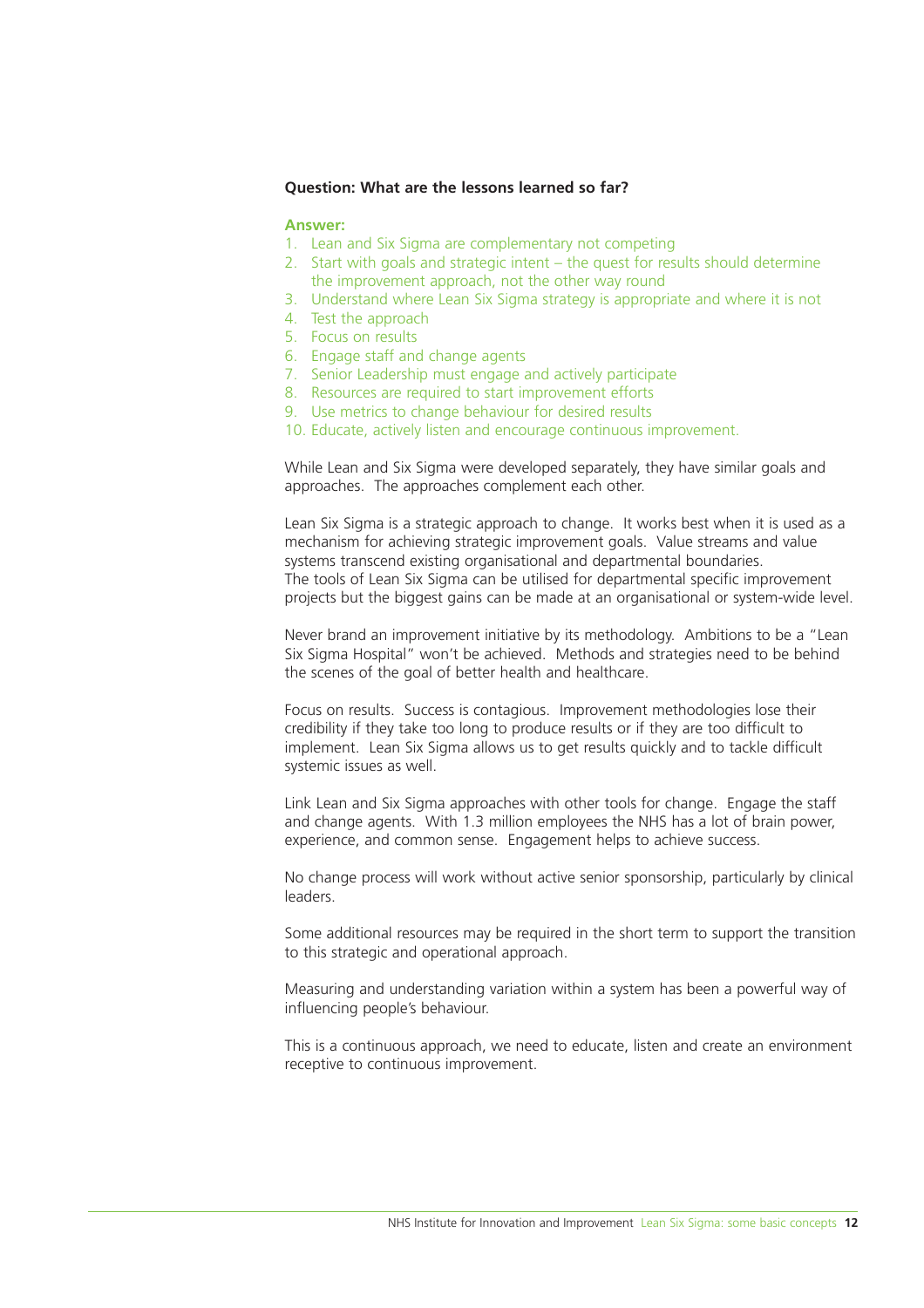# Conclusion

#### **Lean Six Sigma combines two approaches which have synergy**

Both approaches require a process focus, and both include customer drivers, either to define what needs to be improved (Six Sigma) or to define value (which then drive process improvement). Six Sigma focuses primarily on reducing variation, whilst Lean focuses on improving flow in the value stream and eliminating waste, although both may have similar secondary effects.

An effective combination of both approaches includes the value-maximising philosophy of Lean, underpinned by data-driven methods in decision making (from Six Sigma) focused on the customer (from Lean). All incentives and measures are reviewed (using Lean) to ensure global optimisation and minimisation of variation (from Six Sigma) would be a part of this.

The full benefits of Lean Six Sigma will only be realised when applied at both strategic and operational levels, with universal application only at the strategic level. Application at the operational level results only in cost reduction, whereas application at the strategic level results in wider benefits for the organisation.

The NHS has found Lean Six Sigma is a promising improvement methodology that incorporates the best of Lean and the best of Six Sigma. It is very rare that two approaches to enhancing value, eliminating waste and reduce variation can be used in a complementary rather than in a competing way. See Figure 3.

A pragmatic approach is required; use Lean and Six Sigma where necessary, or use Lean where Lean is necessary or Six Sigma where Six Sigma is necessary. Combining common sense (Lean) and common science (Six Sigma) offers the potential to achieve uncommon results.

We acknowledge the contribution of Ruth Boaden, and colleagues at Manchester Business School for researching and developing many of the concepts we have expressed in this paper.



**Figure 3 The relative strengths of the two approaches** GE Medical